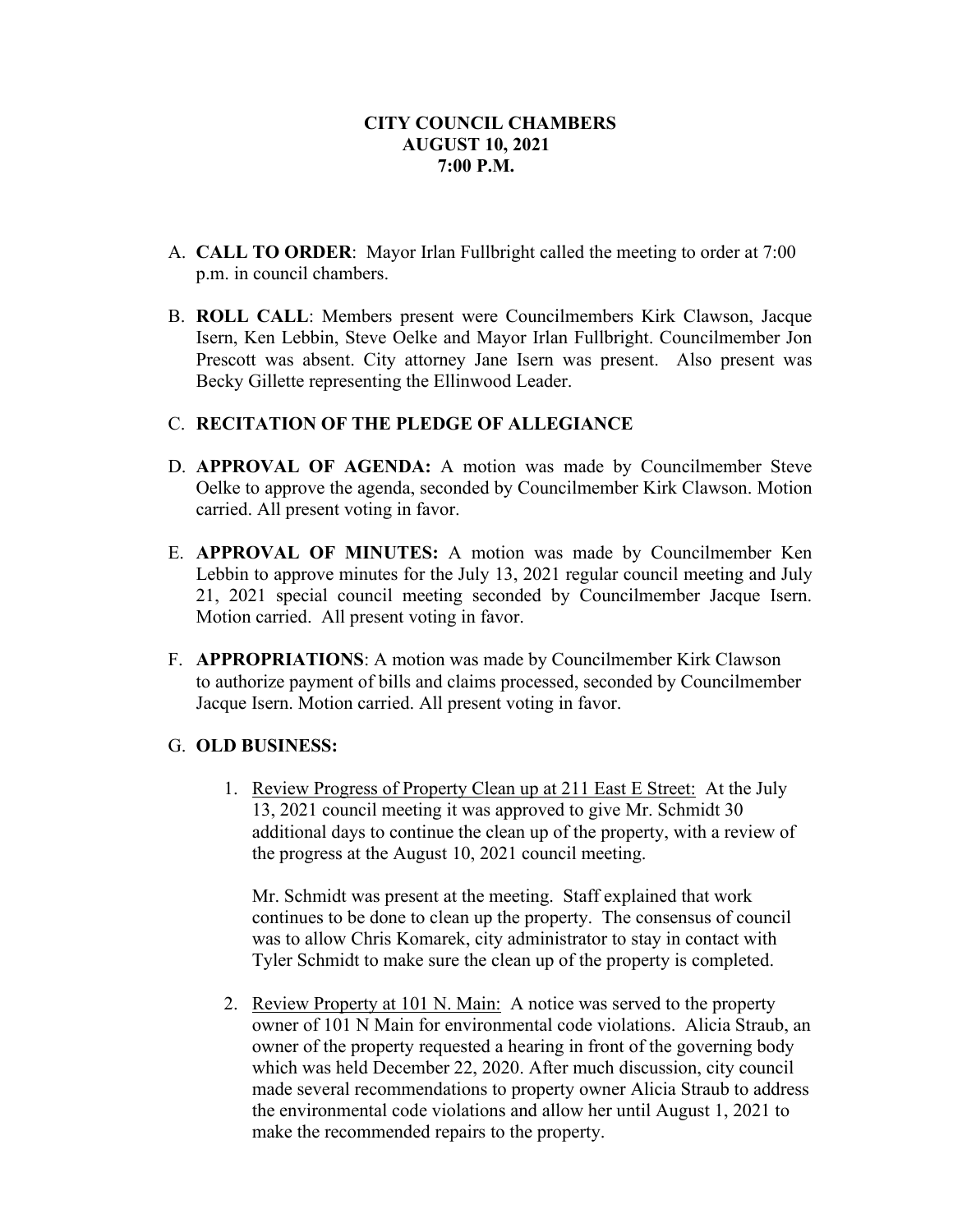Ms. Straub was not present at the meeting. Staff explained that he had talked to Ms. Straub and she is planning to apply for the Barton County Facade Improvement Grant which provides financial assistance to businesses and property owners for facade improvements to downtown areas. Ms. Straub should know the status of the grant within 30 days. Staff also reported that some work has been done on the property in the last week. The consensus of council was to table the issue until the September 14, 2021 meeting.

H. **VISITORS:** Caci Smith, Jon Perron, Brittney Bailey, Justin Joiner, Tyler Schmidt, Rob Dove, Jarrod Carr, Mike Ruppe, Donald Pizinger

Mike Ruppe addressed council regarding the condition of the properties at 214 East B street and 300 East B street and the junk that is stored on the properties.

## I. **NEW BUSINESS**:

- 1. Service Award: A service award was presented to Chelsey Doll for her 15 years of service to the EMS department.
- 2. Consider Ordinance Adopting 2021 Uniform Public Offense Code: The League of Kansas Municipalities publishes an updated Uniform Public Offense Code, which includes all criminal offenses not related to traffic. The City currently utilizes the 2020 edition.

A motion was made by Councilmember Ken Lebbin to adopt Ordinance 2021-4, an ordinance regulating public offenses within the corporate limits of the City of Ellinwood, Kansas incorporating by reference the "Uniform Public Offense Code for Kansas Cities", Edition of 2021 and repealing Ordinance 2020-5. Councilmember Kirk Clawson seconded the motion. Motion carried. All present voting in favor.

3. Consider Ordinance Adopting 2021 Standard Traffic Offense Code: The League of Kansas Municipalities publishes an updated Standard Traffic Offense Code, which includes all traffic offenses. The City currently utilizes the 2020 edition.

A motion was made by Councilmember Kirk Clawson to adopt Ordinance 2021-5, an ordinance regulating traffic within the corporate limits of the City of Ellinwood, Kansas; incorporating by reference the "Standard Traffic Ordinance for Kansas Cities', Edition of 2021, providing certain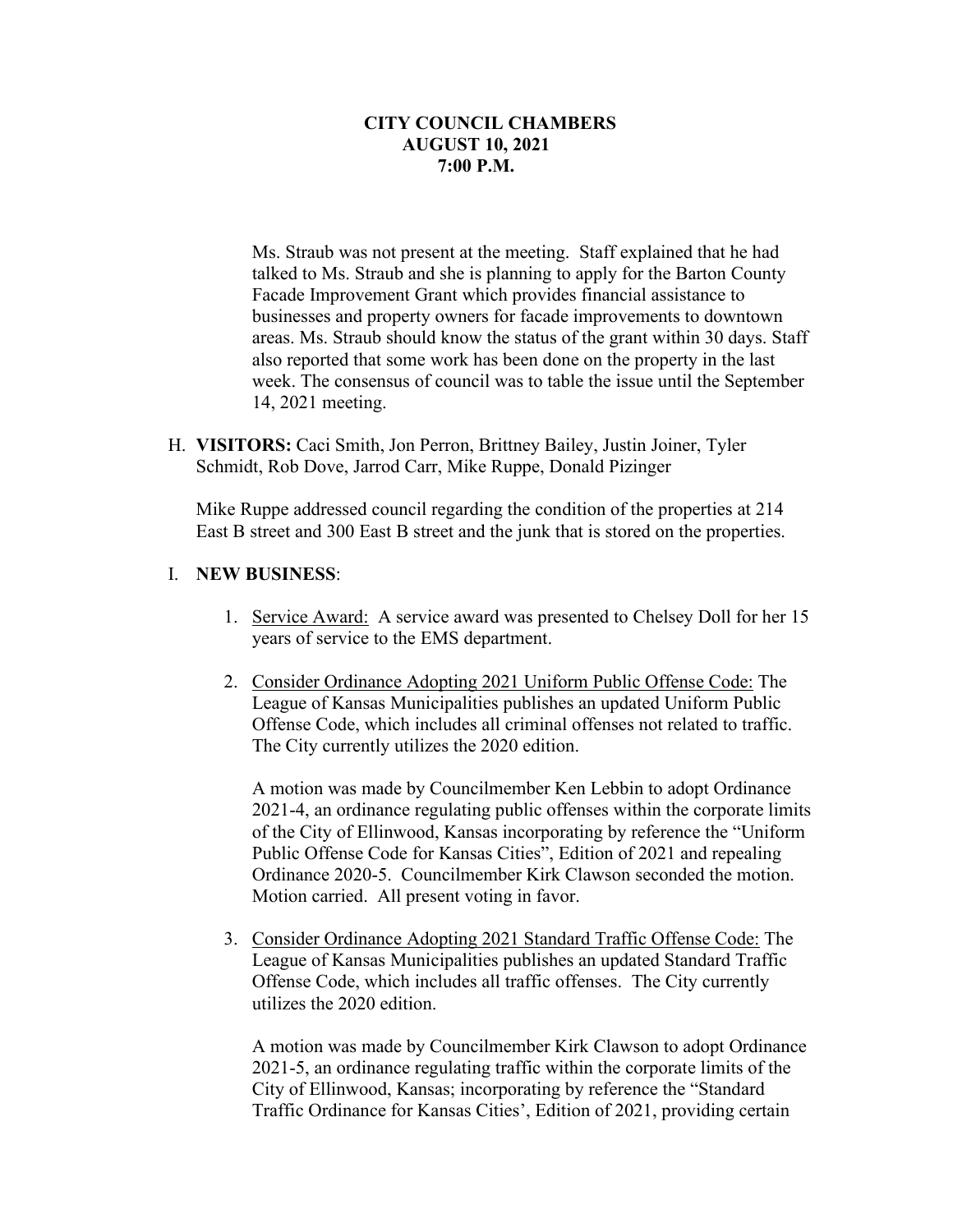penalties and repealing Ordinance 2020-6. Councilmember Jacque Isern seconded the motion. Motion carried. All present voting in favor.

4. Moderate Income Housing Grant: At the October 13, 2020 council meeting Justin Joiner and JR Robl addressed council regarding a Moderate-Income Housing (MIH) project. Justin Joiner was present at the meeting and explained that Joiner Brothers Property Group LLC wants to partner with the city to apply for a MIH grant. The MIH grant provides gap funding to a developer for a housing project. The grant has a deadline of September 27, 2021 and JR Robl would write the grant. The city would need to approve a resolution, review and approve the grant and then submit the grant before the grant deadline. The city would receive the funding and disburse funds to the developer upon the submission of proper documentation.

A motion was made by Councilmember Steve Oelke to proceed with the MIH grant application, seconded by Councilmember Jacque Isern. Motion carried. All present voting in favor.

5. Power Plant Engine Testing: Staff explained regulations require compliance testing of all engines that have a catalyst system. The City has 2 engines with a catalyst system which must be tested every five years. In order to stay compliant with regulations the testing must be completed before February 2022. Presented to council were the following quotes:

| Power Plant Compliance | \$10,000 |
|------------------------|----------|
| Olsson, Inc.           | \$12,200 |

A motion was made by Councilmember Ken Lebbin to approve the quote from Power Plant Compliance in the amount of \$10,000, seconded by Councilmember Kirk Clawson. Motion carried. All present voting in favor.

6. Street Sealing Quote: Staff explained the last street sealing project was done in 2018. Presented to council was a quote from B & H Paving, Inc. for a street sealing project which would chip seal approximately 12 blocks of asphalt streets. The quote of \$40,000 is for approximately 16,000 square yards  $\omega$ , \$2.50 per sq. yard. The total cost would be based on actual square yards applied at \$2.50 per sq. yard.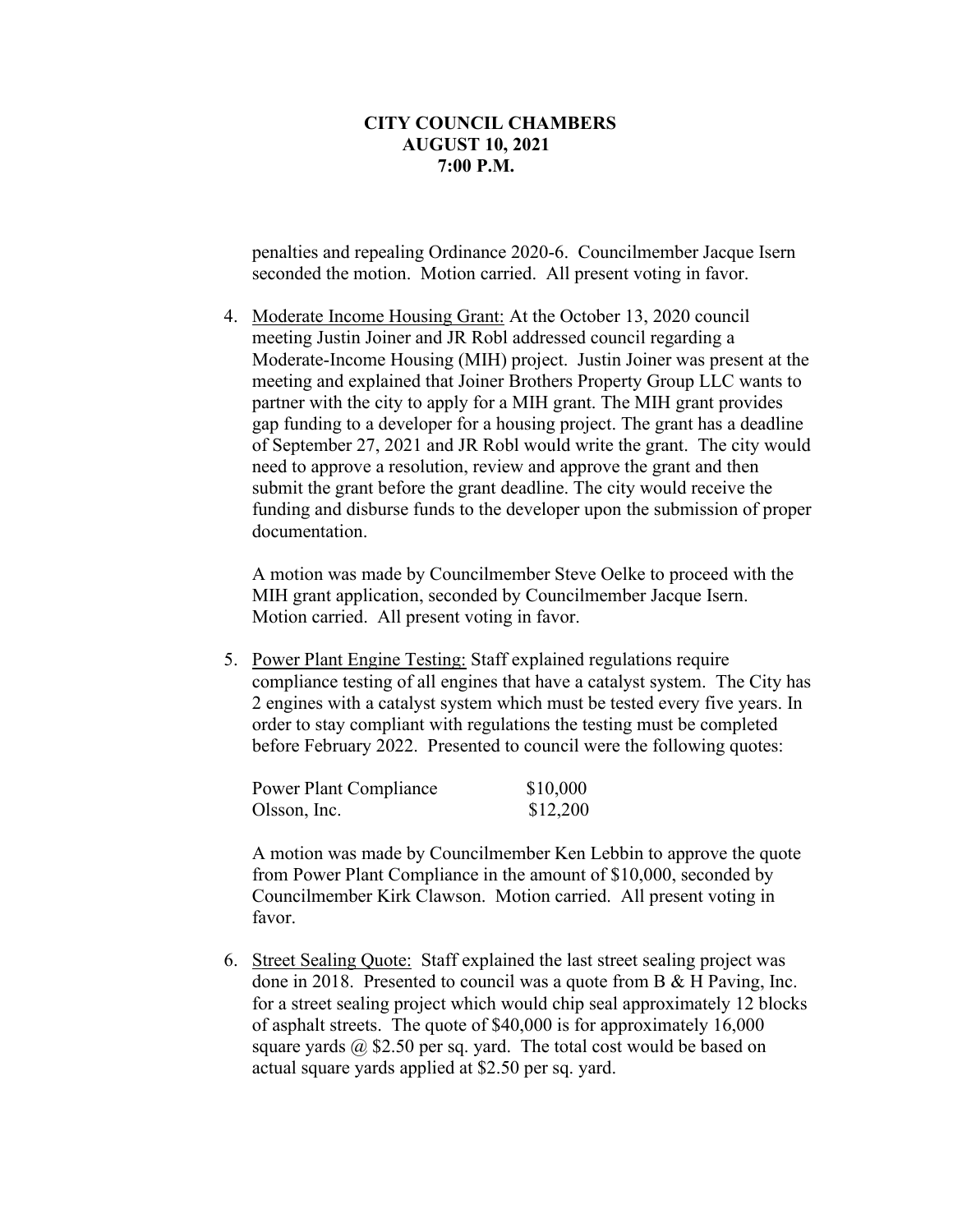A motion was made by Councilmember Kirk Clawson to approve the quote from B & H Paving, Inc. in the amount of \$40,000, seconded by Councilmember Steve Oelke. Motion carried. All present voting in favor.

7. Flood Control Project: Staff explained there have been problems finding equipment to rent to do the final phase of lowering the slough on the Reichuber property to the natural grade. Staff has contacted Nelson Stone and he has equipment capable of doing the project as designed. Presented to council was the following estimate from Stone Sand Co, Inc.:

Labor-Base and Rover set up for the rough grade staking 10-12 hours @ \$75.00 per hour \$ 750 - 900 850K dozer with SU-blade & backup ripper with operator \$9000 - 11250 40-50 hours @ \$225.00 per hour 772G motor grader with GPS 20-25 hours  $\omega$ 150 per hr \$3000 -3750

(Final costs will vary depending on the actual work performed and would be billed out on an hourly basis)

A motion was made by Councilmember Ken Lebbin to approve the estimated bid from Stone Sand Co., Inc. to complete the final phase of lowering the slough on the Reichuber property to the natural grade not to exceed \$20,000. The motion was seconded by Councilmember Kirk Clawson. Motion carried. All present voting in favor.

8. Neighborhood Revitalization Plan: Staff explained the City's NRP will be expiring on December 31, 2021 as well as NRP's in Great Bend, Claflin and Hoisington. Barton County is pursuing implementing a county wide NRP that would include all cities.

Staff explained the county needs each city to determine their target area, number of years of rebate and rebate percentages. The county's recommendation for eligibility is a minimum investment of \$10,000 for residential property and \$20,000 for commercial property and an increase in assessed valuation of 10% for residential and 20% for commercial property, with no rebates following a sale of the property.

The current city NRP plan provides for 2 target areas with the following percentages of rebate: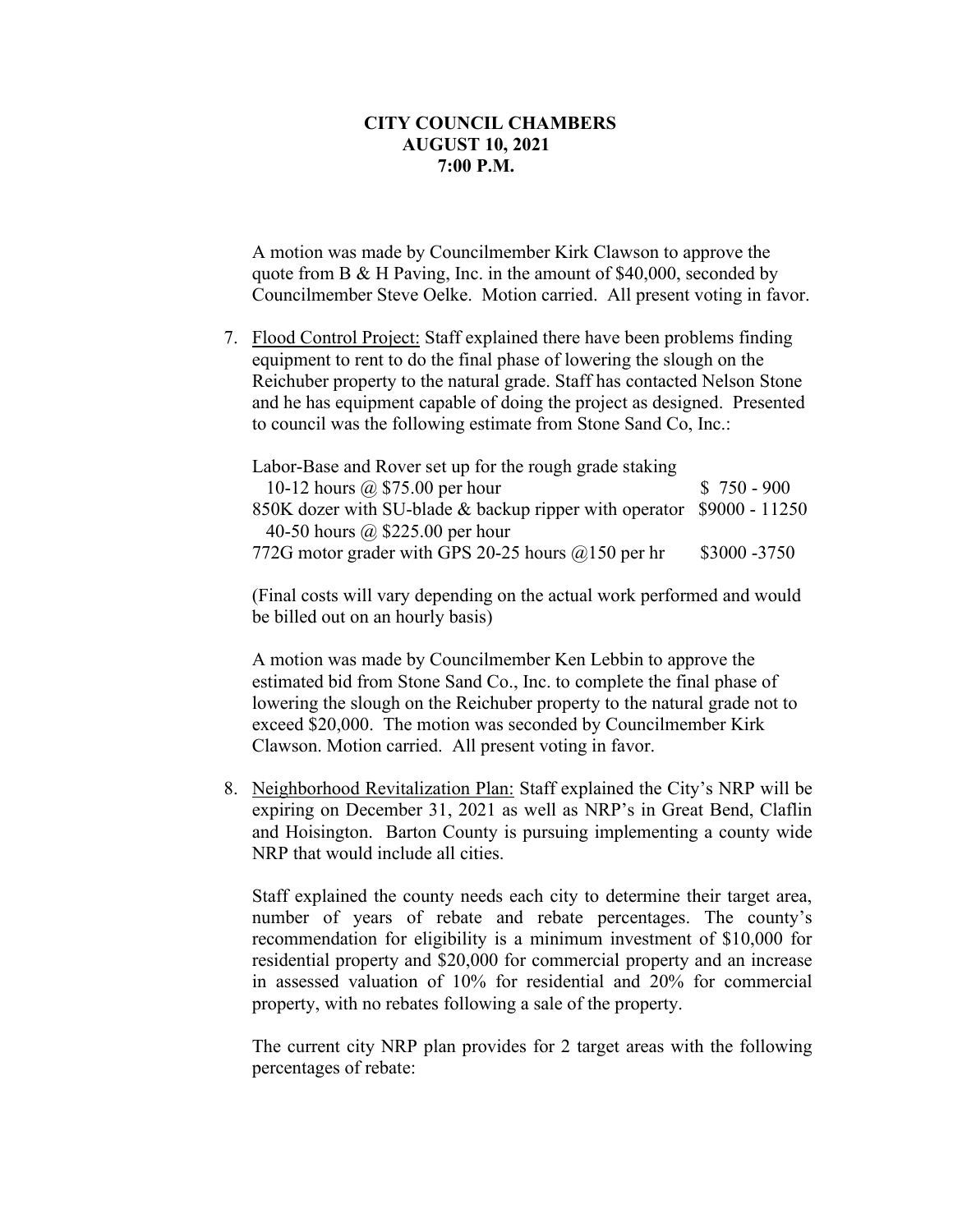| Primary | Secondary |
|---------|-----------|
| 80%     | 80%       |
| 80%     | 70%       |
| 80%     | 60%       |
| 60%     | 50%       |
| 60%     | 40%       |
| 60%     | $0\%$     |
| 40%     | $0\%$     |
| 40%     | $0\%$     |
|         |           |

After some discussion a motion was made by Councilmember Ken Lebbin to approve an 8-year plan with the same percentages noted above and designate one primary area for the entire city, seconded by Jacque Isern. Motion carried. All present voting in favor.

9. Discussion of Sales Tax: Staff explained that legal counsel has been in contact with the League of Kansas Municipalities regarding the wording of the sales tax proposal and recommended the proposal be more concise and general in nature. Presented to council was Resolution 081021 a resolution to submit to the qualified electors of the City of Ellinwood the proposition to levy a .5% retailers' sales tax in the City of Ellinwood for the purpose of funding construction, maintenance and repair of general infrastructure and for such other governmental purposes as may be in the best interest of the City of Ellinwood.

A motion was made by Councilmember Ken Lebbin to approve Resolution 081021, seconded by Councilmember Kirk Clawson. Motion carried. All present voting in favor.

10. Executive Session – Review of Confidential Information of Individual Delinquent Utility Accounts: An executive session was requested to review the list of delinquent utility accounts. A motion was made by Councilmember Ken Lebbin to recess into executive session pursuant to KSA 45-221 (a) (26) for the review of delinquent utility account information. Executive session will last for ten (10) minutes beginning at 9:00 p.m. until 9:10 p.m. and council will reconvene in council chambers at that time. Persons to remain for the executive session are the governing body, city administrator, city clerk, and city attorney. Motion seconded by Councilmember Steve Oelke. Motion carried. All present voting in favor. The governing body recessed into executive session at 9:00 p.m.

Meeting reconvened into regular session at 9:10 p.m. No action taken.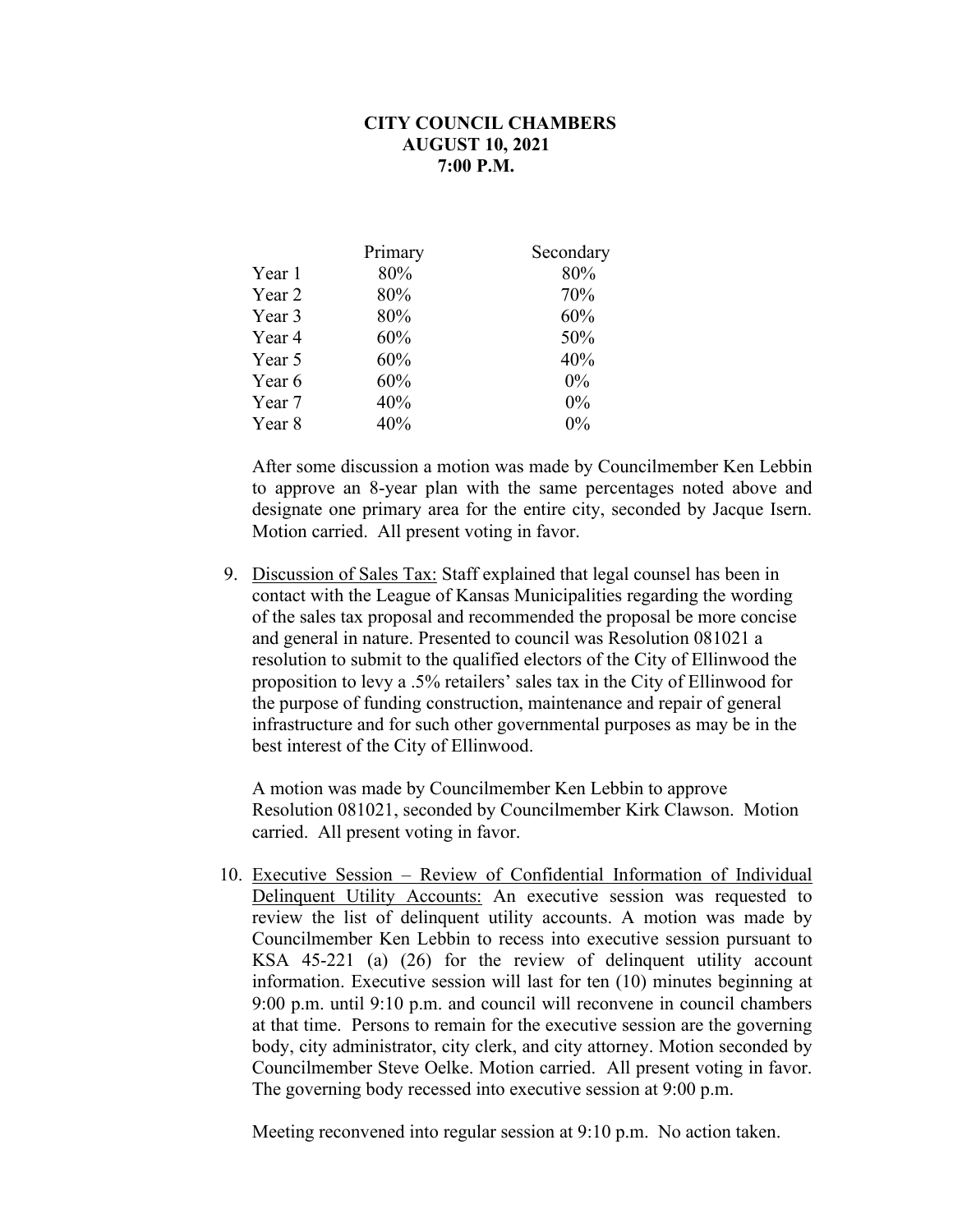11. Consideration to Write-off Delinquent Utility Accounts: The auditors recommend the City annually review delinquent utility accounts and write off those accounts which are becoming aged. A review and write-off of older accounts provides the City with a more accurate amount of collectible accounts receivable at year end. Although the accounts are written off, the City will continue with collection efforts including referral of the accounts to the State of Kansas Setoff program to offset against tax refunds or funds. The City's percentage of bad debts is very low.

A motion was made by Councilmember Steve Oelke to approve for write off, the list of delinquent utility accounts totaling \$6459.22, seconded by Councilmember Jacque Isern. Motion carried. All present voting in favor.

12. Executive Session for Acquisition of Property: An executive session was requested for discussion of acquisition of real property relating to a stormwater easement. A motion was made by Councilmember Ken Lebbin to recess into executive session pursuant to KSA 75-4319(b)(6) for the purpose of discussion of the acquisition of real property relating to a storm water easement. Executive session will be for ten (10) minutes beginning at 9:10 p.m. until 9:20 p.m. and council will reconvene in council chambers at that time. Persons to remain in executive session are the governing body, city administrator, city clerk and city attorney, seconded by Councilmember Kirk Clawson. Motion carried. All present voting in favor. The governing body recessed into executive session at 9:10 p.m.

Meeting reconvened at 9:20 p.m. No action taken.

- 13. Easement for Storm Water Drainage: This issue was tabled awaiting a survey from EBH.
- 14. Flood Control Property Agreement Addendums: Presented to council were addendums to agreements with Mary Jo and Ron Cunningham and Kathleen Hildenbrand for easements acquired on their property. The original purchase price for these easements were \$2500 per acre. The city was granted a similar easement on another property and that purchase price was \$3500 per acre. Therefore, the addendums provide for an additional \$1000 per acre payment to the Cunningham's and Ms. Hildenbrand, thereby equalizing the per acre amount paid on the similar easement.